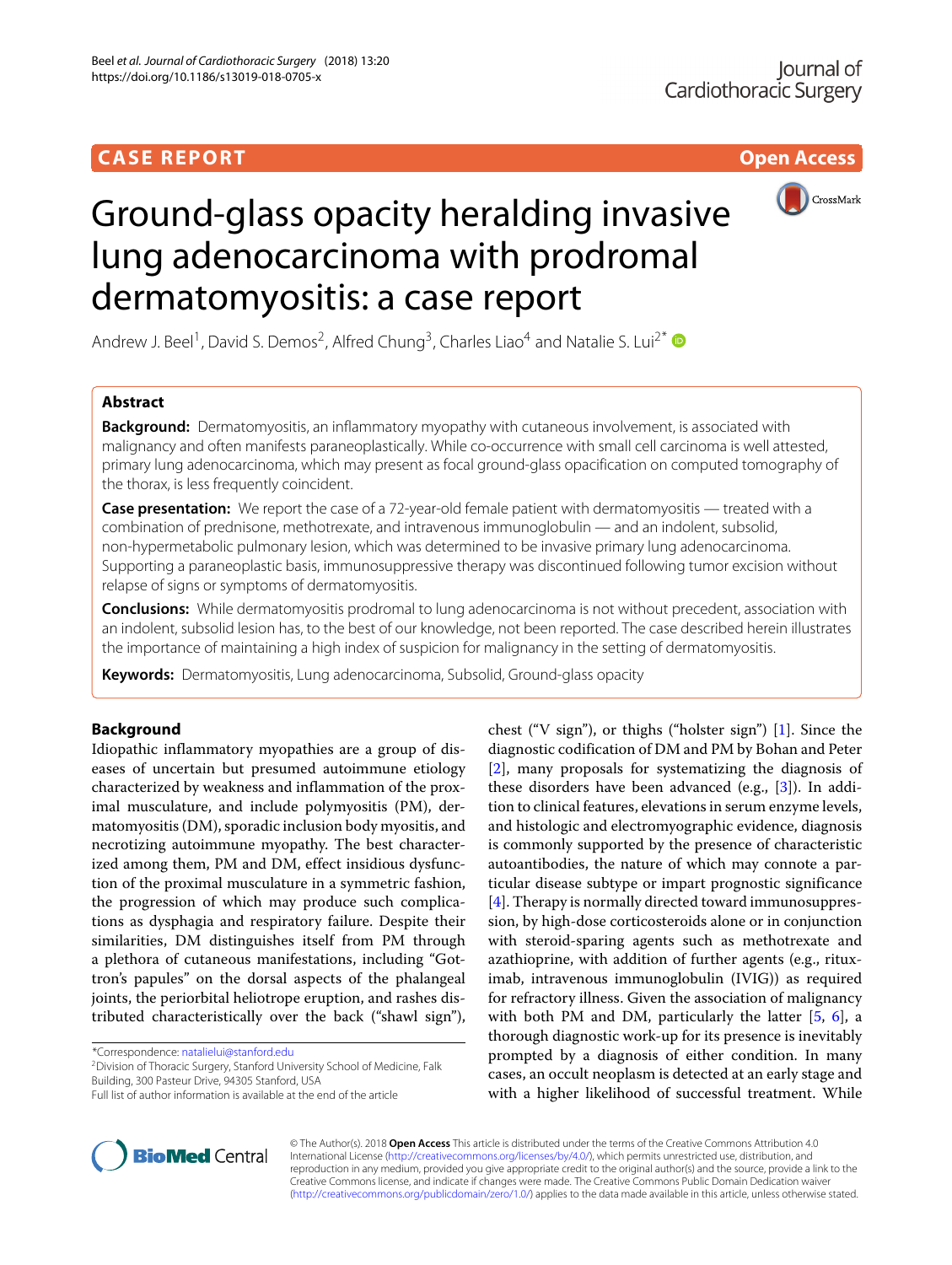the lung is a frequent site for primary, myositis-associated malignancy, presentation as a subsolid lesion has not been previously reported. We describe herein a case in which DM was the presenting manifestation of invasive adenocarcinoma of the lung, detected by thin-section computed tomography as an indolent nodule with predominantly ground-glass attenuation.

## **Case presentation**

A 72-year-old woman with a history of Graves' disease treated by radioiodine ablation and no smoking history presented with subacute proximal muscle weakness, accompanied by myalgia and a rash. Dermatologic examination was significant for non-pruritic, macular erythema over the posterior arms; discrete papules on the second and fourth distal interphalangeal joints of the left hand; dusky, reticulated erythema involving the proximal, lateral thighs (evoking the "holster sign" [\[7\]](#page-4-6)); and linear, erythematous plaques extending inferiorly from the nape. Elevations were noted in the levels of creatine kinase (CK), aldolase, lactate dehydrogenase (LDH), aspartate transaminase (AST), and alanine transaminase (ALT). Suspicion for dermatomyositis prompted initiation of high-dose prednisone (1 mg/kg) on hospital day 2, in spite of which symptoms failed to improve and enzyme levels continued to rise, peaking on hospital day 8 (cf. Fig. [1;](#page-1-0) peak values were as follows: CK 3108 U/L,



<span id="page-1-0"></span>**Fig. 1** Serum creatine kinase levels are displayed with respect to the duration of hospitalization. The upper limit of normal (200 U/L) is indicated by the dashed horizontal line, while the onset of an intervention is indicated by a dashed vertical line. High-dose prednisone (1 mg/kg/d) was started on hospital day 2; methotrexate (MTX, 7.5 mg/week) and intravenous immunoglobulin (IVIG, 2 g/kg/mo) began on hospital day 11; and right middle lobectomy and mediastinal lymph node dissection took place on hospital day 16. Not shown are escalations of the methotrexate dose to 10 mg/week (hospital day 18) and 15 mg/week (hospital day 25), as well as discharge and commencement of the steroid taper, which coincided on hospital day 29

aldolase 25.9 U/L, LDH 594 U/L, AST 252 U/L, ALT 344 U/L). Immune serology studies, encompassing general and myositis-specific antibodies, were uniformly negative (ANA, Jo-1, PL-12, PL-7, EJ, OJ, Mi-2, SRP, Ku, U2 snRNP, PM/Scl). Electromyography revealed fibrillations and positive sharp waves, indicative of an irritative myopathic process affecting the proximal muscles. Muscle biopsy demonstrated immune myopathy with perimysial pathology (IMPP). Given the presumptive diagnosis of dermatomyositis, a malignancy work-up was initiated, and computed tomography (CT) of the thorax revealed a 2.1-cm subsolid nodule in the right middle lobe. Relative to a CT scan acquired four years earlier, the nodule was stable in size but had progressed in fractional solidity from 15% (i.e., predominantly ground-glass opacified) to 90% (Fig. [2\)](#page-2-0). PET/CT showed minimal  $^{18}$ F-fluorodeoxyglucose (FDG) avidity (standardized uptake value (SUV) 1.3) in the right middle lobe lesion, consistent with its indolent nature, and no evidence of lymph node or metastatic disease. Given the refractoriness of symptoms to high-dose corticosteroids and biopsy evidence of a DM-spectrum process (IMPP), methotrexate (gradually dose-escalated from 7.5 to 15 mg weekly) and IVIG  $(2 \text{ g/kg monthly})$ were initiated on hospital day 11. Despite the indolence of the pulmonary lesion, the heightened risk of malignancy in the setting of presumed DM prompted thoracoscopic right middle lobectomy and mediastinal lymph node dissection, which the patient underwent on hospital day 16, after spirometry and diffusion capacity testing demonstrated satisfactory pulmonary function. Histopathologic analysis revealed a 2.1-cm, moderately differentiated, invasive adenocarcinoma, arranged in papillary (60%), acinar (30%), micropapillary (5%), and lepidic (5%) proliferative patterns. There was one intraparenchymal node involved by direct extension; level 4R, 7, and 11 lymph nodes were negative for malignancy. Her stage was pT1cN1M0 or IIB (AJCC  $7^{\text{th}}$  edition [\[8\]](#page-4-7)). Molecular studies of the tumor (specifically, short-read sequencing of a target-enriched library of 130 genes that are frequently mutated in solid tumors) disclosed a constitutively activating mutation of EGFR (c.2156G>C; p.G719A) and a mutation of  $\beta$ -catenin (CTNNB1) within the GSK3 $\beta$  (GSK3B) phosphorylation region (c.97T>C, p.S33P), with variant allele fractions of 23.5 and 8.6%, respectively. Following surgical excision of the lung tumor, the patient experienced a dramatic improvement in muscle strength and disappearance of the rash. Deltoid and hip-flexor strength increased from 5/10 at the time of surgery to 8/10 within a week. Her enzyme levels continued to decline and were all within the normal range at the time of discharge on hospital day 29. Upon discharge, the corticosteroid dose was tapered from 1 to 0.083 mg/kg/d over a one-month period and the methotrexate discontinued, without relapse of dermatomyositis symptoms; the corticosteroid and IVIG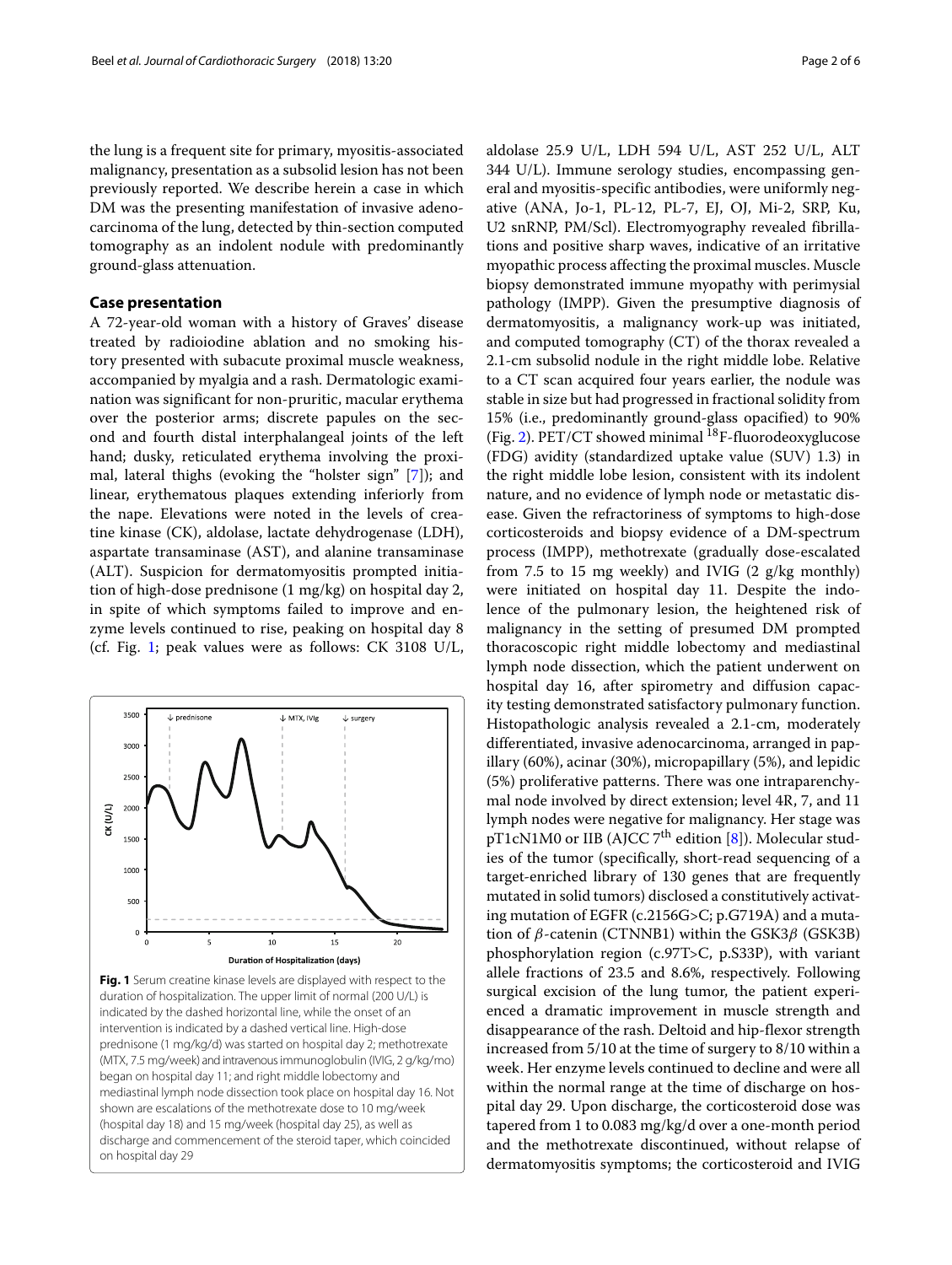

<span id="page-2-0"></span>were both discontinued approximately one month thereafter. At the time of writing, the patient continued to show improvements in functional status, and had recently discontinued adjuvant chemotherapy with carboplatin and pemetrexed owing to toxicities.

## **Discussion**

Although the etiology of DM remains to be elucidated, both innate and adaptive arms of the immune system are thought to play important roles, and autoantibodies — classified as either nonspecific, myositis-associated, or myositis-specific — are found in as many as 80% of patients with PM or DM [\[9\]](#page-4-8). Numerous myositis-specific autoantigens have been described, including the signal recognition particle (SRP), the helicase Mi-2, and a battery of aminoacyl tRNA synthetases (e.g., histidyl [Jo-1], threonyl [PL-7], alanyl [PL-12], isoleucyl [OJ], glycyl [EJ]), and autoantibodies directed against each are thought to define distinct myositis syndromes: antisynthetase syndrome, for instance, is strongly associated with interstitial lung disease, while Mi-2 autoantibodies are thought to confer reduced risk for a myositis-associated malignancy [\[10\]](#page-4-9). Assaying serum for a set of autoantibodies representing the three aforementioned classes was uniformly negative in the patient described in this report. As a putative autoimmune disease, DM has also been found in association with other autoimmune conditions, including Graves' disease [\[11,](#page-4-10) [12\]](#page-4-11), an association observed in the present case.

The incidence of malignancy is elevated in the setting of DM, an association first recognized in 1916 [\[13,](#page-4-12) [14\]](#page-4-13) and confirmed by many retrospective analyses, with standardized incidence ratios (SIRs) typically ranging from 3 to 6 [\[15–](#page-4-14)[18\]](#page-4-15). The temporal association of diagnoses of DM and malignancy  $[16, 18, 19]$  $[16, 18, 19]$  $[16, 18, 19]$  $[16, 18, 19]$  $[16, 18, 19]$ , and the tendency for resolution of DM symptoms upon treatment of the underlying malignancy [\[6,](#page-4-5) [20\]](#page-4-18) are consistent with the notion that malignancy-associated DM is a paraneoplastic phenomenon. While the mechanism underlying the association remains ill-defined, tumoral expression of myositis autoantigens has been proposed as a link whereby an immune-response directed against cancer cells leads to inflammatory destruction of antigenically similar muscle tissue [\[21\]](#page-4-19). The association of DM with cancer is broad, comprising many histologic types and tissues of origin, the latter of which tends to reflect the anatomic distribution of cancers observed in a population [\[22\]](#page-4-20). Accordingly, the lung is a common site of DM-associated cancer among western populations  $[15]$ . A review of 24 cases of coincident PM/DM and primary lung cancer spanning the period 1947–2000 found small cell and squamous cell carcinomas to be the most common histologic types [\[23\]](#page-4-21). Since then, myriad reports of DM-associated lung cancer have appeared in the literature [\[24](#page-4-22)[–53\]](#page-5-0). Combining these reports with those of Fujita et al. [\[23\]](#page-4-21) gives nearly 50 cases of dermatomyositis-associated, histologically determined lung cancer over the past 70 years, the aggregate analysis of which is presented in Table [1](#page-2-1) (many more cases of DM-associated lung cancer have been reported without histologic characterization, e.g., [\[22\]](#page-4-20)). The most commonly reported histologic type of lung cancer associated with DM is small cell carcinoma (approximately 44%), which is followed by squamous cell carcinoma and adenocarcinoma, each of which account for approximately

**Table 1** Summary of histologic classification of DM-associated lung malignancies reported in the literature (1947–2017) [\[23](#page-4-21)[–53\]](#page-5-0)

<span id="page-2-1"></span>

| Histology               | Cases          | Frequency |
|-------------------------|----------------|-----------|
| Small cell carcinoma    | 21             | 43.8%     |
| Squamous cell carcinoma | 8              | 16.7%     |
| Adenocarcinoma          | 8              | 16.7%     |
| Neuroendocrine          | 3              | 6.3%      |
| Undifferentiated        | $\mathfrak{D}$ | 4.2%      |
| Other                   | 6              | 12.5%     |
| Total                   | 48             | 100.0%    |

The category "other" comprises mixed histology (e.g., adenosquamous), anaplastic cell carcinoma, alveolar cell carcinoma, giant cell carcinoma, and non-small cell carcinoma not otherwise specified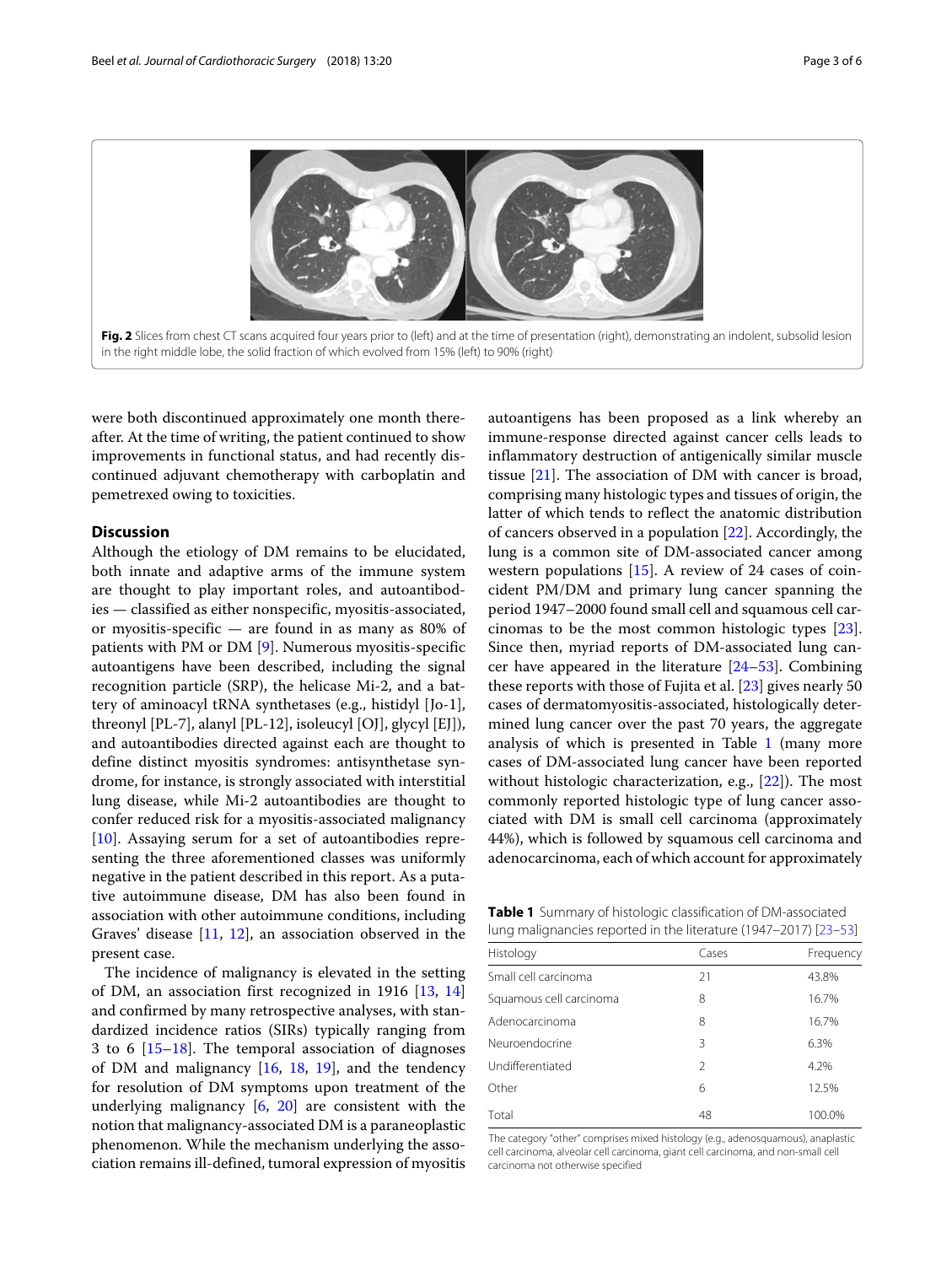17% of reported cases. Given the small, non-systematic sample and the possibility of reporting bias, these frequencies should not be misconstrued as an accurate reflection of the association of lung-cancer histology with dermatomyositis. Among these cases, a history of smoking is common, and in several, including the present one, paraneoplasticity is suggested by the remission of DM shortly after treatment of the associated lung cancer [\[32,](#page-4-23) [33,](#page-4-24) [44,](#page-5-1) [47\]](#page-5-2).

While previous studies have documented the association between histologic types of lung cancer and DM, little attention has been paid to its association with the molecular basis of malignancy. Genetic analysis of the primary tumor in the present case revealed mutation of the gene encoding EGFR, an event reported to occur in about 10% of cases of non-small cell lung cancer [\[54\]](#page-5-3). Point mutations of the codon for G719 account for about 3% of all EGFR mutations in lung cancer; are more common among non-smokers, females, and East Asians [\[55\]](#page-5-4); and predict sensitivity to EGFR tyrosine kinase inhibitors [\[56\]](#page-5-5). In addition, a mutation was found in the GSK3B phosphorylation region of  $\beta$ -catenin (S33P, which leads to constitutive transactivation of T-cell factor and lymphoid enhancer factor target genes). While  $\beta$ -catenin has been reported to be rarely subject to mutation in lung cancer [\[57\]](#page-5-6), recent evidence suggests an important role for Wnt/ $\beta$ -catenin signaling in the progression from lung adenoma to adenocarcinoma [\[58\]](#page-5-7). No mutations were found in various other genes implicated in lung adenocarcinoma, including KRAS, ALK, MET, RET, CCND1, TP53, KEAP1, MAP2K1, RIT1, PIK3CA, U2AF1, MDM2, and SETD2 [\[59\]](#page-5-8). Whether mutations such as the ones observed bear any relation to paraneoplastic DM remains to be determined.

Finally, the attenuation characteristics of the lesion observed in this case deserve remark inasmuch as an association thereof with paraneoplastic DM is, to our knowledge, without precedent. Ground-glass opacification (GGO) describes an increase in X-ray attenuation which, unlike consolidation, does not obscure underlying vascular and bronchial architecture [\[60\]](#page-5-9). Although the finding is generally non-specific, persistence and focality together suggest malignancy, particularly adenocarcinoma or its precursors, the histologic type with which circumscribed subsolid lesions are almost exclu-sively associated [\[61,](#page-5-10) [62\]](#page-5-11). As a category, subsolid lesions comprise both pure ground-glass-opacified nodules and those with a solid component (part-solid); the GGO component is thought to signify preinvasive growth (atypical adenomatous hyperplasia and adenocarcinoma in situ), and the solid component a nucleus of invasive adenocarcinoma  $[63]$ . The consolidation-to-tumor-ratio (CTR), typically defined as the ratio of the maximum linear extents

of the solid fraction of the tumor and of the tumor itself, may be used to predict the invasiveness and likelihood of progression of a subsolid lesion [\[64\]](#page-5-13). Despite prior claims of association between GGO and EGFR mutation status, a recent meta-analysis found statistically significant association of EGFR mutation status not with pure GGO lesions but with part-solid ones [\[65\]](#page-5-14). The majority of subsolid lesions are stable in size; those that grow do so indolently, with reported volume doubling times of 600–900 and 300–500 days for pure GGO and partsolid lesions, respectively [\[63\]](#page-5-12). Their typically languorous course explains observations of insignificant FDG uptake [\[66\]](#page-5-15) — on account of which SUV*max* thresholds must be adjusted for proper interpretation  $[62]$  — and moreover demands prolonged (three to five years) surveillance by CT [\[67,](#page-5-16) [68\]](#page-5-17). Indeed, among a cohort of 218 patients with subsolid nodules that had been stable for 3 years, 14 (6.4%) experienced subsequent growth [\[69\]](#page-5-18), underscoring the need for vigilance. PET/CT, biopsy, and resection should be pursued for nodules having solid components greater than 8 mm in length, expanding consolidation, or other concerning features [\[68\]](#page-5-17). Although sublobar resection has been demonstrated to be equally effective to lobectomy for subsolid nodules [\[67\]](#page-5-16), the higher recurrence rate for part-solid lesions [\[70\]](#page-5-19) should be taken into consideration when determining surgical management. In the present case, an indolent GGO lesion evolved within four years to EGFR-mutated, non-hypermetabolic, invasive adenocarcinoma, and is, to our knowledge, the first case of a GGO-predominant pulmonary lesion manifesting as DM.

#### **Conclusions**

The case described herein illustrates the importance of maintaining a high index of suspicion for malignancy in the setting of dermatomyositis. The occurrence of a subsolid, indolent, non-hypermetabolic pulmonary lesion, approximately stable in size over a period of four years, in a lifetime nonsmoker may have seemed an unlikely trigger for dermatomyositis, and misapprehension of its significance would have delayed definitive treatment.

#### **Abbreviations**

ALT: Alanine transaminase; AST: Aspartate transaminase; CK: Creatine kinase; CT: Computed tomography; CTR: Consolidation-tumor ratio; DM: Dermatomyositis; EGFR: Epidermal growth factor receptor; FDG: 18F-fluorodeoxyglucose; GGO: Ground-glass opacity; IMPP: Immune myopathy with perimysial pathology; IVIG: Intravenous immunoglobulin; LDH: Lactate dehydrogenase; PET: Positron emission tomography; PM: Polymyositis; SIR: Standardized incidence ratio; SUV: Standardized uptake value

#### **Acknowledgements**

None declared.

#### **Funding**

The study was supported by Stanford Medical Scientist Training Program NIH grant T32-GM007365 (AJB).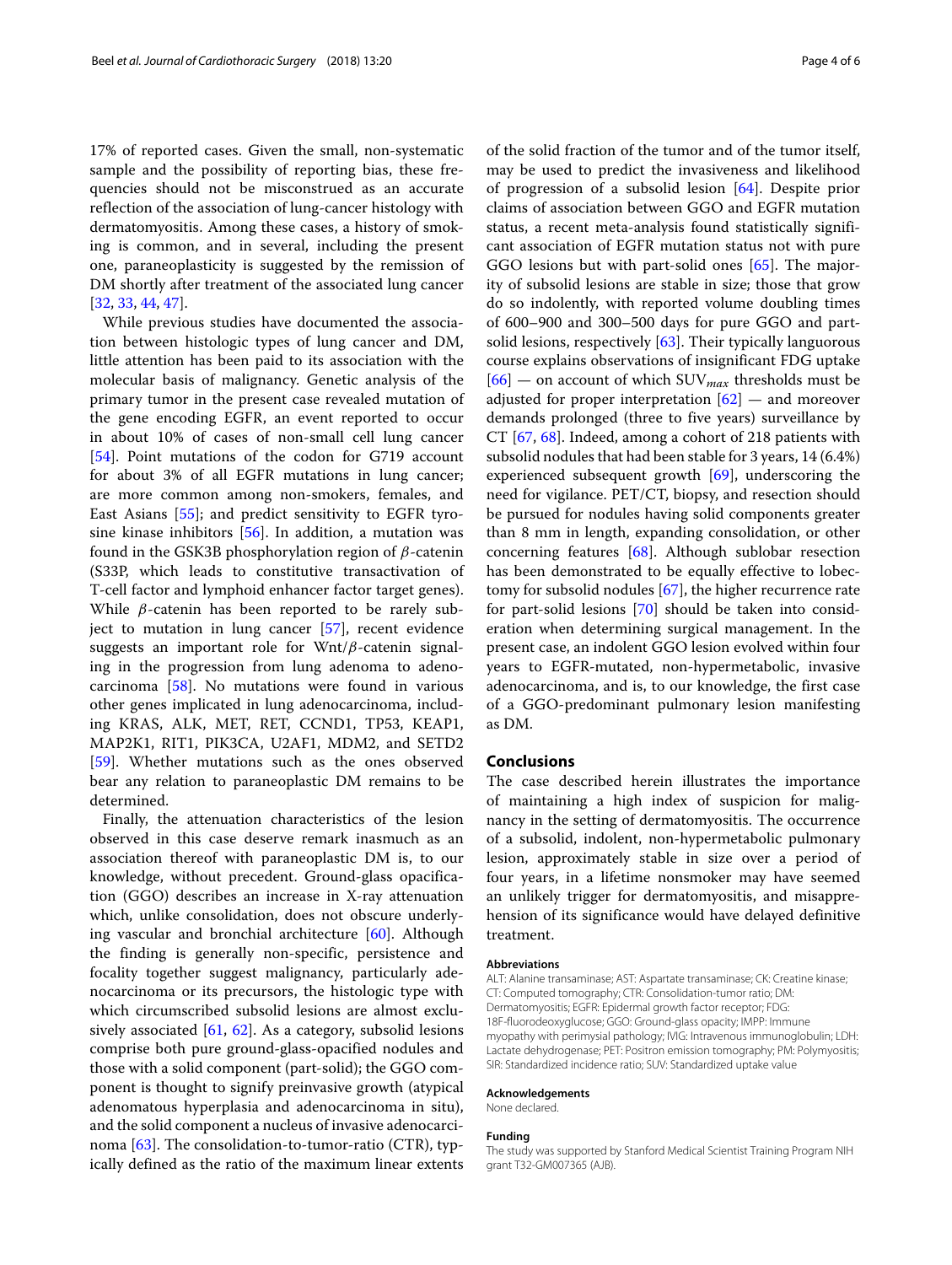#### **Availability of data and materials**

Data sharing is not applicable to this article as no datasets were generated or analyzed during the current study.

#### **Authors' contributions**

AJB, DSD, and NLS contributed to design, data collection and analysis, and drafting of the manuscript. All authors contributed to revision of the manuscript. All authors read and approved the final manuscript.

#### **Ethics approval and consent to participate**

Not applicable.

#### **Consent for publication**

Informed consent for publication was obtained and is available for review by the editor.

#### **Competing interests**

None declared.

## **Publisher's Note**

Springer Nature remains neutral with regard to jurisdictional claims in published maps and institutional affiliations.

#### **Author details**

<sup>1</sup> Stanford University School of Medicine, Stanford, USA. <sup>2</sup> Division of Thoracic Surgery, Stanford University School of Medicine, Falk Building, 300 Pasteur Drive, 94305 Stanford, USA. <sup>3</sup> Division of Oncology, Stanford University School of Medicine / Stanford Cancer Institute, Stanford, USA. 4Division of Hospital Medicine, Stanford University School of Medicine, Stanford, USA.

### Received: 8 November 2017 Accepted: 24 January 2018 Published online: 07 February 2018

#### **References**

- <span id="page-4-0"></span>1. Callen JP. Cutaneous manifestations of dermatomyositis and their management. Curr Rheumatol Rep. 2010;12(3):192–7.
- <span id="page-4-1"></span>2. Bohan A, Peter JB. Polymyositis and dermatomyositis (first of two parts). N Engl J Med. 1975;292(7):344–7.
- <span id="page-4-2"></span>3. Dalakas MC, Hohlfeld R. Polymyositis and dermatomyositis. Lancet. 2003;362(9388):971–82.
- <span id="page-4-3"></span>4. Targoff IN. Humoral immunity in polymyositis/dermatomyositis. J Invest Dermatol. 1993;100(1):S116–23.
- <span id="page-4-4"></span>5. Sigurgeirsson B, Lindelof B, Edhag O, Allander E. Risk of cancer in patients with dermatomyositis or polymyositis. A population-based study. N Engl J Med. 1992;326(6):363–7.
- <span id="page-4-5"></span>6. Andras C, Ponyi A, Constantin T, Csiki Z, Szekanecz E, Szodoray P, et al. Dermatomyositis and polymyositis associated with malignancy: a 21-year retrospective study. J Rheumatol. 2008;35(3):438–44.
- <span id="page-4-6"></span>7. Stephens DH, Schwarzenberger K, Cooper SM. The holster sign: a specific but under recognized skin finding in dermatomyositis. Arthritis Rheum. 2009;60(Suppl 10):818.
- <span id="page-4-7"></span>8. Detterbeck FC, Boffa DJ, Kim AW, Tanoue LT. The eighth edition lung cancer stage classification. Chest. 2017;151(1):193–203.
- <span id="page-4-8"></span>9. Nagaraju K, Lundberg IE. Polymyositis and dermatomyositis: pathophysiology. Rheum Dis Clin North Am. 2011;37(2):159–71.
- <span id="page-4-9"></span>10. Ghirardello A, Bassi N, Palma L, Borella E, Domeneghetti M, Punzi L, et al. Autoantibodies in polymyositis and dermatomyositis. Curr Rheumatol Rep. 2013;15(6):335.
- <span id="page-4-10"></span>11. Selva-O'Callaghan A, Mijares-Boeckh-Behrens T, Solans-Laque R, Molins-Vara T, Olive G, Vilardell-Tarres M. Dermatomyositis and Graves' disease. Clin Exp Rheumatol. 2001;19(5):595–6.
- <span id="page-4-11"></span>12. Hemminki K, Li X, Sundquist J, Sundquist K. The epidemiology of Graves' disease: evidence of a genetic and an environmental contribution. J Autoimmun. 2010;34(3):J307–13.
- <span id="page-4-12"></span>13. Sterz G. Polymyositis. Berl Klin Wochenshr. 1916;53:489.
- <span id="page-4-13"></span>14. Kankeleit H. Über primaire nichteitrige polymyositis. Dtsch Arch Klin Med. 1916;120:335–9.
- <span id="page-4-14"></span>15. Hill CL, Zhang Y, Sigurgeirsson B, Pukkala E, Mellemkjaer L, Airio A, et al. Frequency of specific cancer types in dermatomyositis and polymyositis: a population-based study. Lancet. 2001;357(9250):96–100.
- <span id="page-4-16"></span>16. Chow WH, Gridley G, Mellemkjaer L, McLaughlin JK, Olsen JH, Fraumeni JF. Cancer risk following polymyositis and dermatomyositis: a nationwide cohort study in Denmark. Cancer Causes Control. 1995;6(1): 9–13.
- 17. Olazagasti JM, Baez PJ, Wetter DA, Ernste FC. Cancer risk in dermatomyositis: a meta-analysis of cohort studies. Am J Clin Dermatol. 2015;16(2):89–98.
- <span id="page-4-15"></span>18. Buchbinder R, Forbes A, Hall S, Dennett X, Giles G. Incidence of malignant disease in biopsy-proven inflammatory myopathy. A population-based cohort study. Ann Intern Med. 2001;134(12):1087–95.
- <span id="page-4-17"></span>19. Zantos D, Zhang Y, Felson D. The overall and temporal association of cancer with polymyositis and dermatomyositis. J Rheumatol. 1994;21(10):1855–9.
- <span id="page-4-18"></span>20. Ponyi A, Constantin T, Garami M, Andras C, Tallai B, Vancsa A, et al. Cancer-associated myositis: clinical features and prognostic signs. Ann N Y Acad Sci. 2005;1051:64–71.
- <span id="page-4-19"></span>21. Casciola-Rosen L, Nagaraju K, Plotz P, Wang K, Levine S, Gabrielson E, et al. Enhanced autoantigen expression in regenerating muscle cells in idiopathic inflammatory myopathy. J Exp Med. 2005;201(4):591–601.
- <span id="page-4-20"></span>22. Zhang W, Jiang SP, Huang L. Dermatomyositis and malignancy: a retrospective study of 115 cases. Eur Rev Med Pharmacol Sci. 2009;13(2):77–80.
- <span id="page-4-21"></span>23. Fujita J, Tokuda M, Bandoh S, Yang Y, Fukunaga Y, Hojo S, et al. Primary lung cancer associated with polymyositis/dermatomyositis, with a review of the literature. Rheumatol Int. 2001;20(2):81–4.
- <span id="page-4-22"></span>24. Gentina T, Arbion F, Benard A, Strecker A. Dermatomyositis and small-cell lung cancer: fortuitous association or paraneoplastic syndrome? Rev Pneumol Clin. 2000;56(3):209–12.
- 25. Lee HS, Zang DY, Seo YI, Kim DG, Kim EJ, Ahn JS, et al. A small cell lung cancer concurrently diagnosed with paraneoplastic dermatomyositis. Cancer Res Treat. 2003;35(2):161–4.
- 26. Murakami Y, Kanazawa K, Okuno K, Maekawa S, Matsuda Y, Miyamoto Y, et al. High-grade neuroendocrine carcinoma of the lung presenting an unusual spread mimicking pleural mesothelioma associated with dermatomyositis. Am J Med Sci. 2004;327(4):227–30.
- 27. Antonioli CM, Airo P. Dermatomyositis associated with lymphoproliferative disorder of NK cells and occult small cell lung carcinoma. Clin Rheumatol. 2004;23(3):239–41.
- 28. Mori H, Habe K, Hakamada A, Isoda K, Mizutani H. Relapse of dermatomyositis after 10 years in remission following curative surgical treatment of lung cancer. J Dermatol. 2005;32(4):290–4.
- 29. Torchia D, Antiga E, Ricupero L, Caproni M, Fabbri P. Magnetic resonance imaging for paraneoplastic dermatomyositis. Med J Aust. 2007;187(10):589.
- 30. Zangrilli A, Papoutsaki M, Bianchi L, Teoli M, Chimenti S. Bullous dermatomyositis: a marker of poor prognosis and aggressive internal malignancy? Acta Derm Venereol. 2008;88(4):393–4.
- 31. Milanez FM, Pereira CA, Trindade PH, Milinavicius R, Coletta EN. Lung adenocarcinoma, dermatomyositis, and Lambert-Eaton myasthenic syndrome: a rare combination. J Bras Pneumol. 2008;34(5):333–6.
- <span id="page-4-23"></span>32. Zang YS, Xiu QY, Fang Z, Li B, Xia TB. Case report: dramatic recovery of lung adenocarcinoma-associated dermatomyositis with targeted lung cancer therapy alone. Oncologist. 2008;13(1):79–81.
- <span id="page-4-24"></span>33. Przybylski G, Jarzemska A, Czerniak J, Siemiatkowska K, Gadzinska A, Cieslinski K. A case report of a patient with dermatomyositis as a prodromal sign of lung cancer. Pol Arch Med Wewn. 2008;118(3):143–7.
- 34. Numata T, Kawabata A, Fujita Y, Bono K, Tamura K, Mikami J, et al. A case of small cell lung cancer with dermatomyositis that deteriorated with leukocytopenia due to chemotherapy. Nihon Kokyuki Gakkai Zasshi. 2008;46(12):1059–64.
- 35. Petersen B, Bygum A. Dermatomyositis as a marker of lung cancer. Ugeskr Laeg. 2009;171(18):1514–5.
- 36. Tang MM, Thevarajah S. Paraneoplastic dermatomyositis: a 12-year retrospective review in the Department of Dermatology Hospital Kuala Lumpur. Med J Malaysia. 2010;65(2):138–42.
- 37. Lee WY, Kastelik J, Campbell A, Avery G, McGivern D, Lind M. A case report of dermatomyositis associated with small cell lung cancer. Tumori. 2012;98(6):158e–61e.
- 38. Revannasiddaiah S, Gupta MK, Rastogi M, Kesari AA, Seam RK, Gupta M, Chauhan S, Madabhavi I. Dermatomyositis and chest radiography leading to the diagnosis of lung cancer and subsequent confusions in staging due to the presence of tuberculosis. BMJ Case Rep. 2012;2012:bcr0120125585.